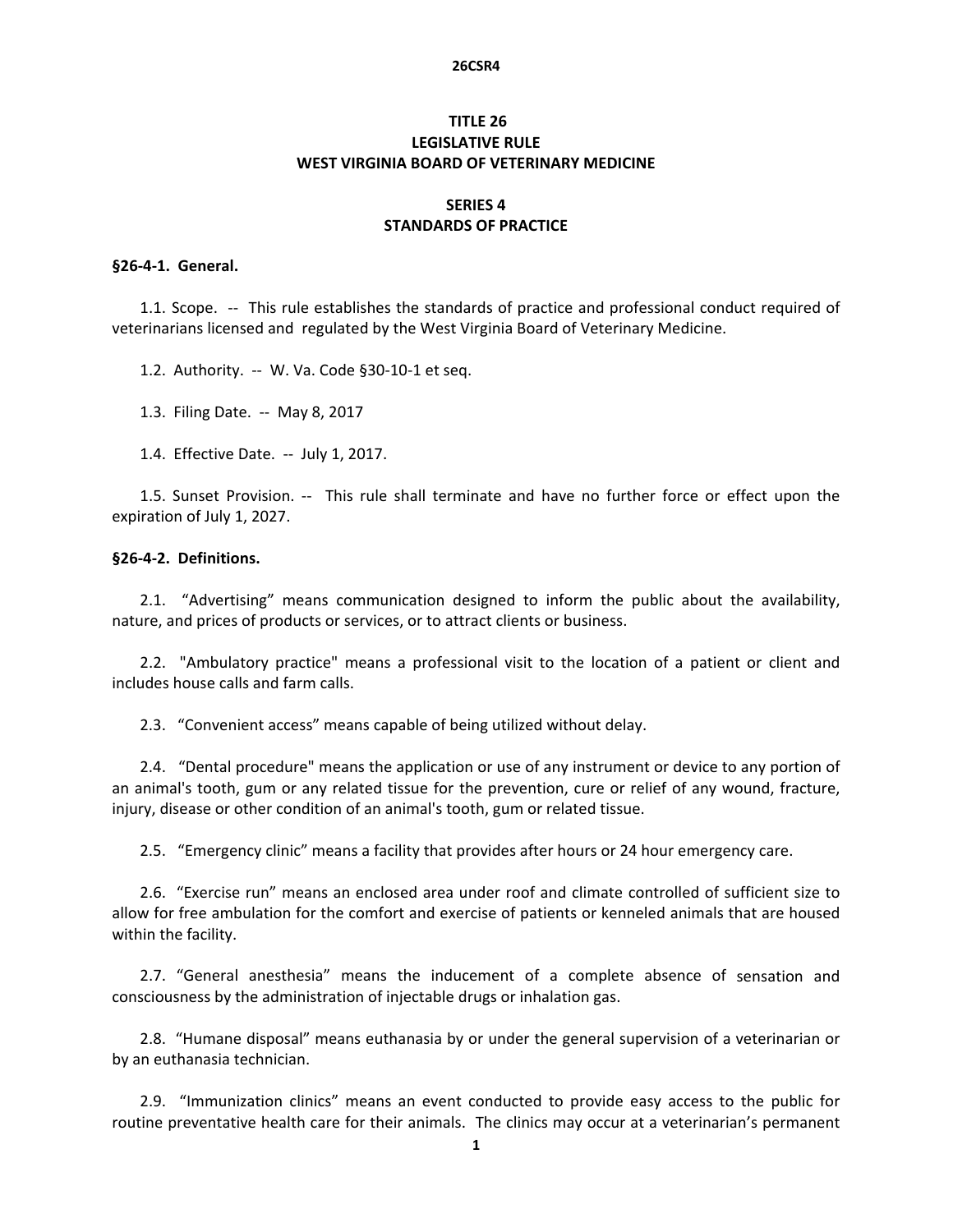#### **26CSR4**

facility location or alternative sites for easy public access.

2.10. "Impervious" or "impervious surface" means incapable of being penetrated by water or other liquids.

2.11. "Prescription drugs" mean drugs that are approved by the U.S. Food and Drug Administration (FDA) and that are required by federal or state law to be dispensed to the public only on prescription by a licensed provider.

2.12. "Mobile" means a facility that may be transported or moved from one location to another. With this type of practice, the patient is examined and treated in the mobile unit.

2.13. "Sedation" means the calming of mental excitement or reduction of physical activity, by the administration of a drug.

2.14. "Stationary facility" means a fixed, non‐moveable structure.

2.15. "Sterile surgery" means procedures in which aseptic technique is practiced in patient preparation, instrumentation, and surgical attire.

2.16. "Surgery" means that branch of veterinary medical science which uses operative measures for treating diseases, deformities, injuries, and for reproductive sterilization or elective operative procedures.

2.17. "Veterinarian" means a person who is licensed to practice veterinary medicine pursuant WV Code §30‐10‐1 *et. seq.*

2.18. "Veterinarian in charge" means a veterinarian who holds an active license in West Virginia and who is responsible for maintaining a veterinary practice within the standards set by the W. Va. Code §30‐10‐1 et seq. and W.Va. Code R. §26‐1‐1 *et. seq.*

2.19. "Veterinary practice" means any ambulatory, emergency, mobile, or stationary, practice wherein veterinary medicine or surgery is conducted.

### **§26‐4‐3. General Professional Ethics**

3.1. It is unprofessional and a violation of this rule for any veterinarian to represent conflicting interests, except by express consent of all persons concerned, given after a full disclosure of the facts. Within the meaning of this rule, a veterinarian represents conflicting interests if, when employed by a buyer to inspect an animal for soundness, he or she accepts a fee from the seller. Acceptance of a fee from both the buyer and seller is prima facie evidence of fraud.

3.2. A veterinarian may not make any effort, direct or indirect, which in any manner is calculated to influence the sound professional judgment of another veterinarian. It is the right of any veterinarian, without fear or favor, to give proper advice to those seeking relief against unprofessional or neglectful veterinary services.

3.3. A veterinarian shall expose without fear or favor before the proper tribunal of the Board any and all malpractice, incompetence, corrupt or dishonest conduct in the profession.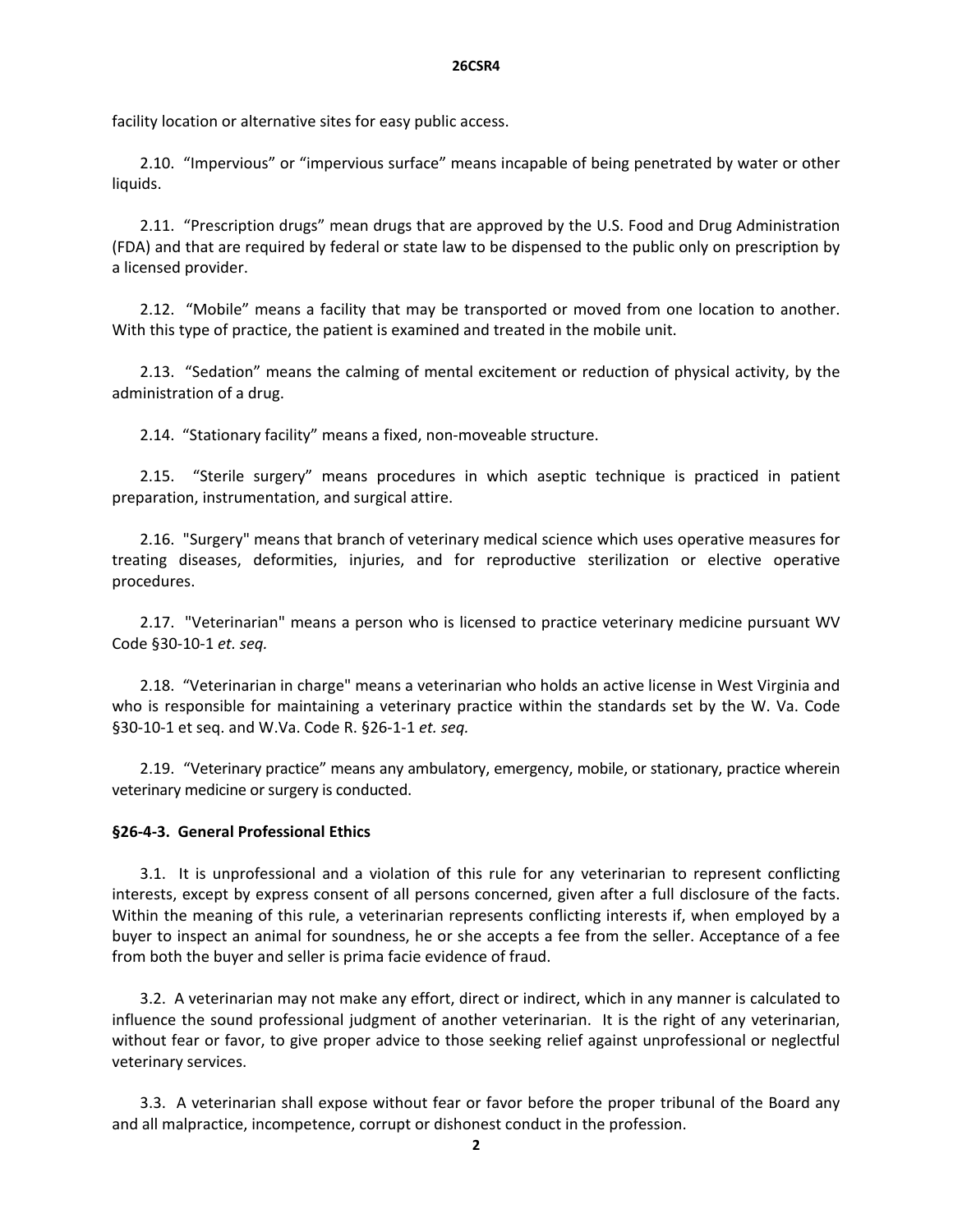3.4. A veterinarian shall not render any service or advice contrary to the law. A veterinarian shall also advise clients to observe the law.

3.5. A veterinarian shall not render any service or advice directed toward the corruption of any person or persons exercising a public office or private trust, or participate in deception, or betrayal of the public.

3.6. Any veterinarian who uses a present or past position, or an office of trust, deliberately to create an individual professional advantage, or to coerce, or to deceive the public is in violation of this section.

3.7. A veterinarian whose accreditation has been disciplined by state or federal authority may be subject to disciplinary action by the Board upon proof of removal of accreditation by that authority.

3.8. A veterinarian shall decide what medical cases will be accepted in his or her professional capacity. In the event the veterinarian chooses not to provide services, the client shall be notified.

3.9. The professional services of a veterinarian shall not be controlled or exploited by any lay agency, personal or corporate, which intervenes between the client and the veterinarian. A veterinarian shall avoid all relationships which could result in interference or intervention in the veterinarian's practice by any person or entity. A veterinarian is responsible for his or her own actions and is directly responsible to the client and for the proper care and treatment of the patient. This is to include information on how clients may receive emergency care when the veterinarian is not available.

3.10. A veterinarian shall exercise the same degree of humane care, skill, and diligence in treating patients as is ordinarily used in the same or similar circumstances by reasonable members of the veterinary medical profession.

3.11. A veterinarian in this State shall not issue a certificate of health unless he or she knows through actual inspection and appropriate tests of the animals, that the animals meet the requirements for the issuance of the certificates.

3.12. It is professionally dishonest for a veterinarian to guarantee a cure. A veterinarian shall avoid bold and confident assurances to clients.

3.13. A veterinarian shall conduct his or her practice with honesty, integrity, and fair dealing to clients in time and services rendered.

3.14. A veterinarian shall not violate his or her confidential relationship with the clients.

3.15. A veterinarian may represent himself or herself as a specialist only if they have completed the process of Board certification in a recognized veterinary specialty area. To become Board certified, a veterinarian must have a credential review and examinations set by the given specialty area. The Board shall annually, before the first of January, provide a list of AVMA approved veterinary specialty organizations for the next calendar year.

3.16. Veterinary Medical Records are considered privileged and confidential. Disclosure of records is prohibited unless the client has provided written or documented verbal consent. A veterinarian shall provide a client medical records within 30 days of request. However, records may be released by court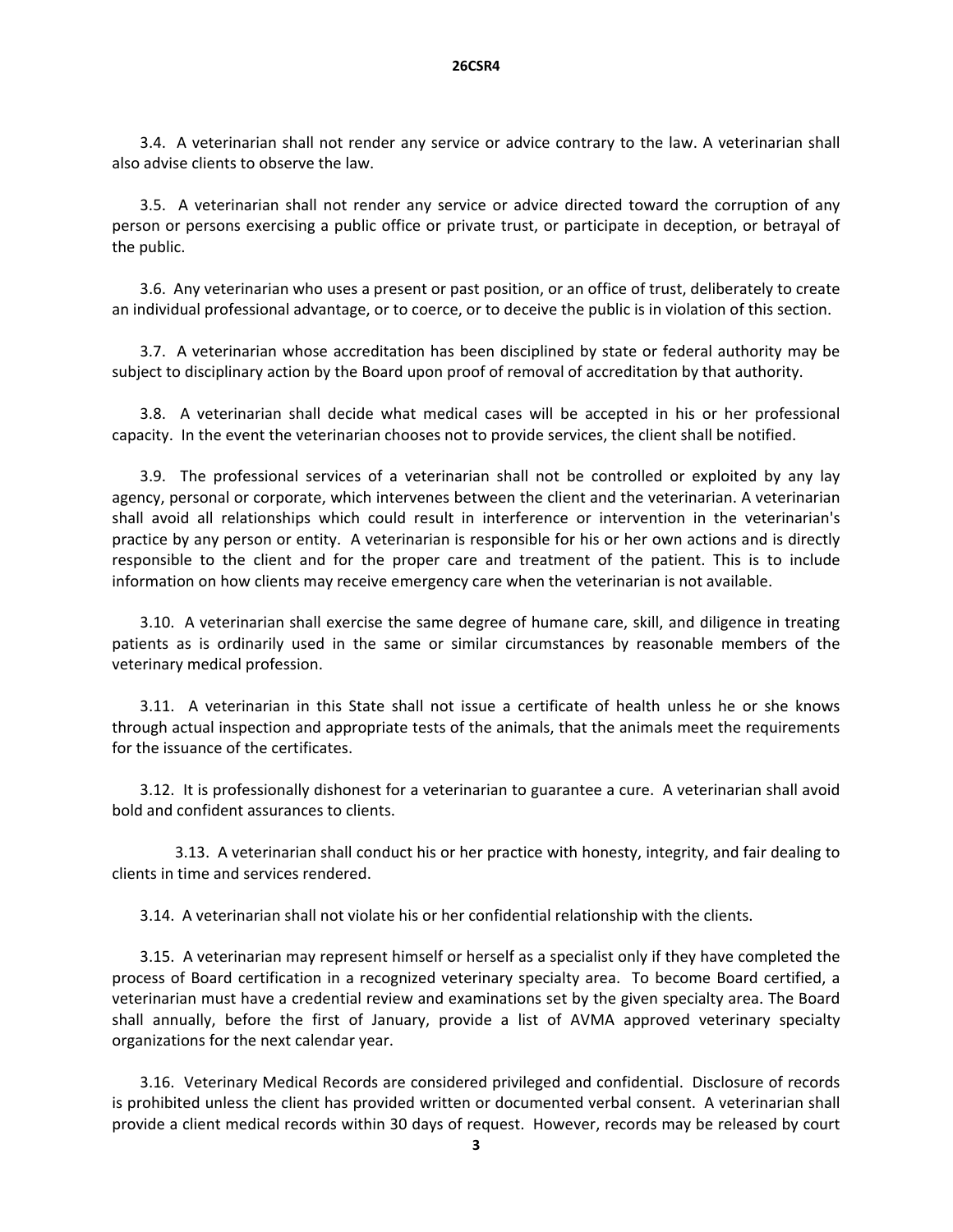order, subpoena or compliance with local, state or federal law as deemed necessary to protect the animal or public health. Sharing of necessary medical information between veterinarians or facilities is allowed for treatment, Boarding and diagnosis without client consent. Reasonable cost for copying the medical record and or images may be charged.

3.17. A veterinarian may not initiate or knowingly participate in any form of advertising or solicitation that contains a false, deceptive or misleading statement or claim. In order to advertise 24 hour emergency service, a practice must be a facility that provides that service.

## **§26‐4‐4. Classification of Veterinary Practices**

4.1. The following are classifications of veterinary practices:

4.1.a. Ambulatory

4.1.b. Emergency

4.1.c. Mobile

4.1.d. Stationary 

# **§26‐4‐5. Mandatory Standards for the Practice of Veterinary Medicine**

5.1. All classifications of veterinary practice as referenced or defined by §26‐4‐4 shall meet these mandatory standards.

5.1.a. A veterinarian shall deliver veterinary care in a competent and humane manner.

 5.1.b. A veterinarian shall perform all aspects of veterinary medicine and surgery in a manner compatible with current veterinary medical practice.

 5.1.c. Upon the formation of a veterinarian/client/patient relationship, in order for a veterinarian to exercise properly the rights granted by a veterinary license, the veterinarian shall:

 5.1.c.1. Perform a physical examination of the animal. A group of animals of one species under single ownership may be considered as a single entity. A veterinarian/client/patient relationship is established for the whole group if a representative number of animals have been examined.

5.1.c.2. Discuss with the client a diagnostic assessment and treatment plan, including medications and follow up recommendations. This information shall be entered into the patient's medical record.

 5.1.d. Licenses and permits issued by the Board shall be posted in a place conspicuous to the public at the establishment where veterinary services are being provided. Licensees who do relief or temporary work in an establishment shall carry a license with them or post it at the establishment. Ambulatory veterinary practices that do not have an office accessible to the public shall carry their licenses and permits in their vehicles.

5.1.e. The practice shall comply with federal, state, and local regulations in regards to the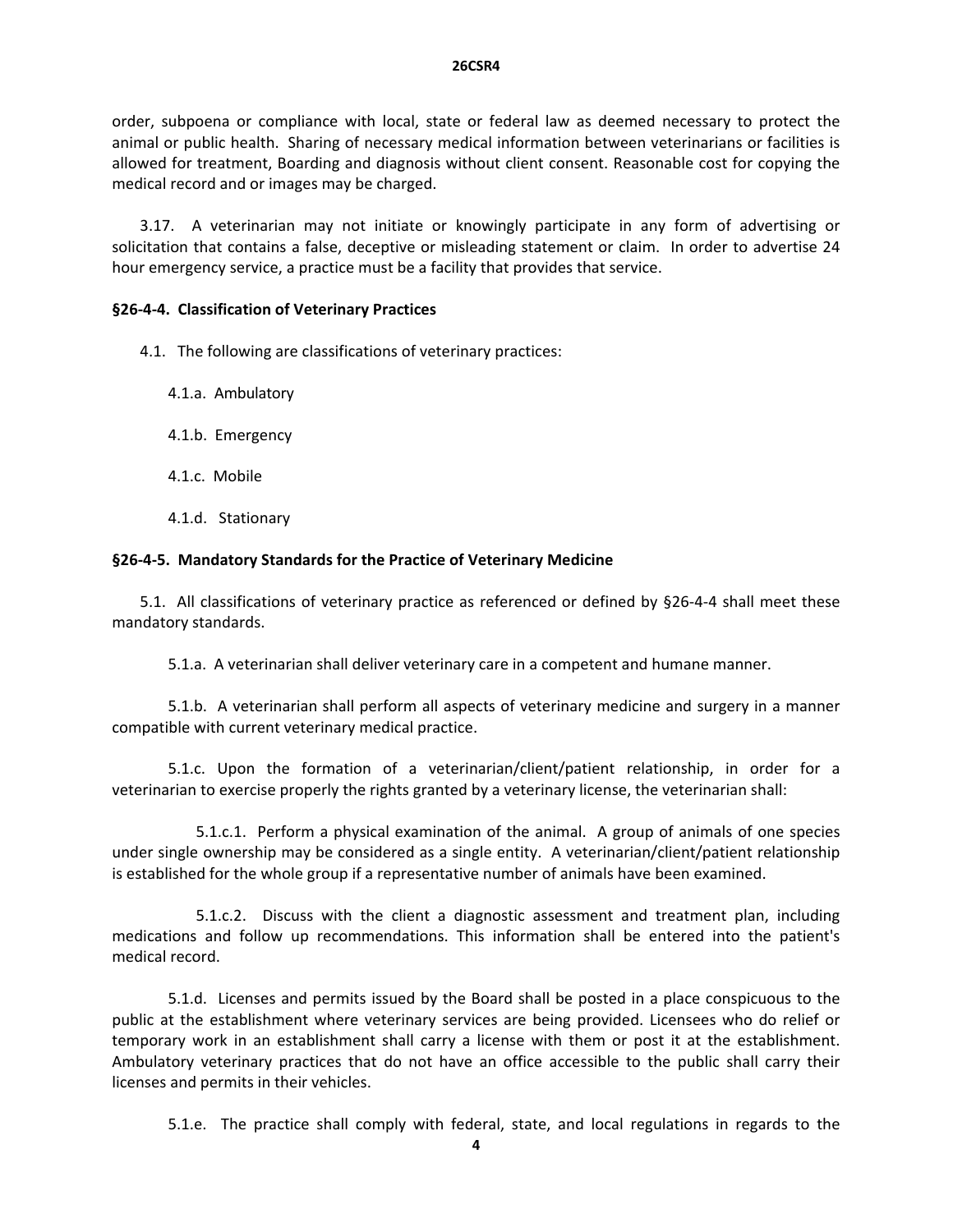maintenance and disposal of all chemical and pharmaceutical agents.

5.1.f. A veterinarian who performs euthanasia shall do so in a competent and humane manner.

 5.1.g. A veterinarian shall provide and maintain sanitary methods for the disposal of deceased animals in compliance with the local, state and federal health rules and regulations, and provide refrigeration exclusively for carcasses of companion animals that require storage for 12 hours or more.

 5.1.h. A veterinarian shall dispose of medical waste including sharps in accordance with local, state and federal laws.

 5.1.i. Equipment currently in use shall be maintained in working order within manufacturer guidelines.

5.1.j. Current veterinary journals and textbooks or immediate internet access to the information provided by current veterinary journals and textbooks need to be available for ready reference.

5.1.k. A veterinarian shall have a method of correctly weighing an animal.

# 5.2. Medical Records

5.2.a. A veterinarian shall maintain individual records at his or her place of business in such a way that any veterinarian shall be able to proceed with the continuity of care and treatment of that patient which records shall include, but not be limited to, identification of the patient, the patient's medical history, immunization records, diagnostic procedures performed, diagnosis, and treatment plan.

 5.2.b. The practice owner shall keep and maintain current patient records on the business premises for a period of 3 years beyond the last patient visit and the records are the responsibility and property of the owner of the veterinary practice. If the practice is closing or being sold and the location of the practice moving, clients shall be notified a minimum of four weeks prior to a permanent practice closing or moving as to how they may acquire a copy of their animal's medical records. Records must be made available for client retrieval at convenient times and accessible locations for a period of no less than one month.

5.2.c. When appropriate, the words "herd", "flock", "litter", or other collective group terms may be used in place of the word "patient" in subdivision a and b of this subsection. Records maintained on these animals may be kept in a daily log or the billing records; provided that the information that is entered is adequate to substantiate the identification and treatment of these animals.

# 5.3. Pharmacology

 5.3.a. A veterinarian shall not prescribe, dispense or administer any prescription drug without the establishment of a veterinarian/client/patient relationship.

 5.3.b. The veterinarian shall be responsible for assuring that any drugs, biological agents, or other products prescribed for use in the veterinary practice are properly administered.

 5.3.c. The veterinarian shall be responsible for maintaining accurate records in the patient's medical history which shall include the strength, dosage and quantity of all medications used or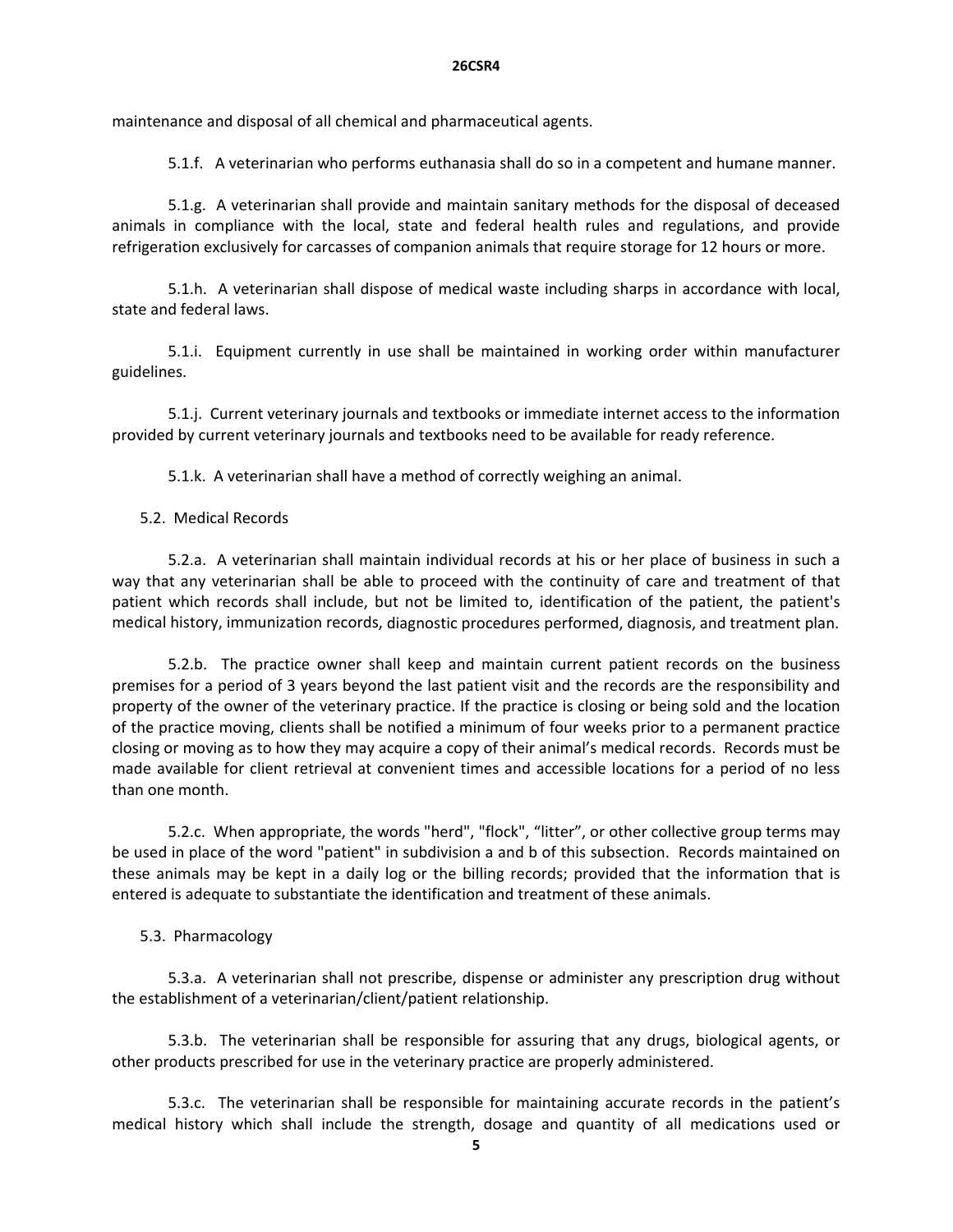## prescribed.

5.3.d. The veterinarian shall provide appropriate instruction to clients on the storage and administration of drugs.

5.3.e. The veterinarian shall maintain all drugs and biological agents in compliance with state and federal laws. No drugs shall be dispensed that are beyond the date of expiration.

 5.3.f. Special handling requirements for drugs (eg. refrigeration or light sensitive) shall be included in your instructions. A veterinarian shall store all repackaged drugs dispensed for animals in approved safety closure containers. This provision does not apply to drugs dispensed to a person who requests that the medication not be placed in these containers, or to drugs in such form or size that they cannot be dispensed reasonably in these containers.

5.3.g. All drugs dispensed, including repacked drugs, shall be labeled with the following:

- 5.3.g.1. The name, address and telephone number of the practice;
- 5.3.g.2. The name of the prescribing veterinarian;
- 5.3.g.3. The date dispensed;
- 5.3.g.4. The client's name;
- 5.3.g.5. The patient's name;
- 5.3.g.6. The directions for use;
- 5.3.g.7. The name of the drug;
- 5.3.g.8. The strength of the drug if more than one dosage form exists;
- 5.3.g.9. The quantity or volume dispensed;
- 5.3.g.10. The number of refills, if any; and
- 5.3.g.11. The expiration date.

 5.3.h. A veterinarian that has a Federal Drug Enforcement Administration (DEA) number and uses, dispenses, administers or prescribes controlled substances shall comply with the federal and state laws pertaining to the dispensing, prescribing, storage and usage of controlled substances; including maintaining a register, which shall indicate the following:

- 5.3.h.1. The name of the prescribing veterinarian;
- 5.3.h.2. The name of the medication dispensed or prescribed;
- 5.3.h.3. The quantity dispensed or prescribed;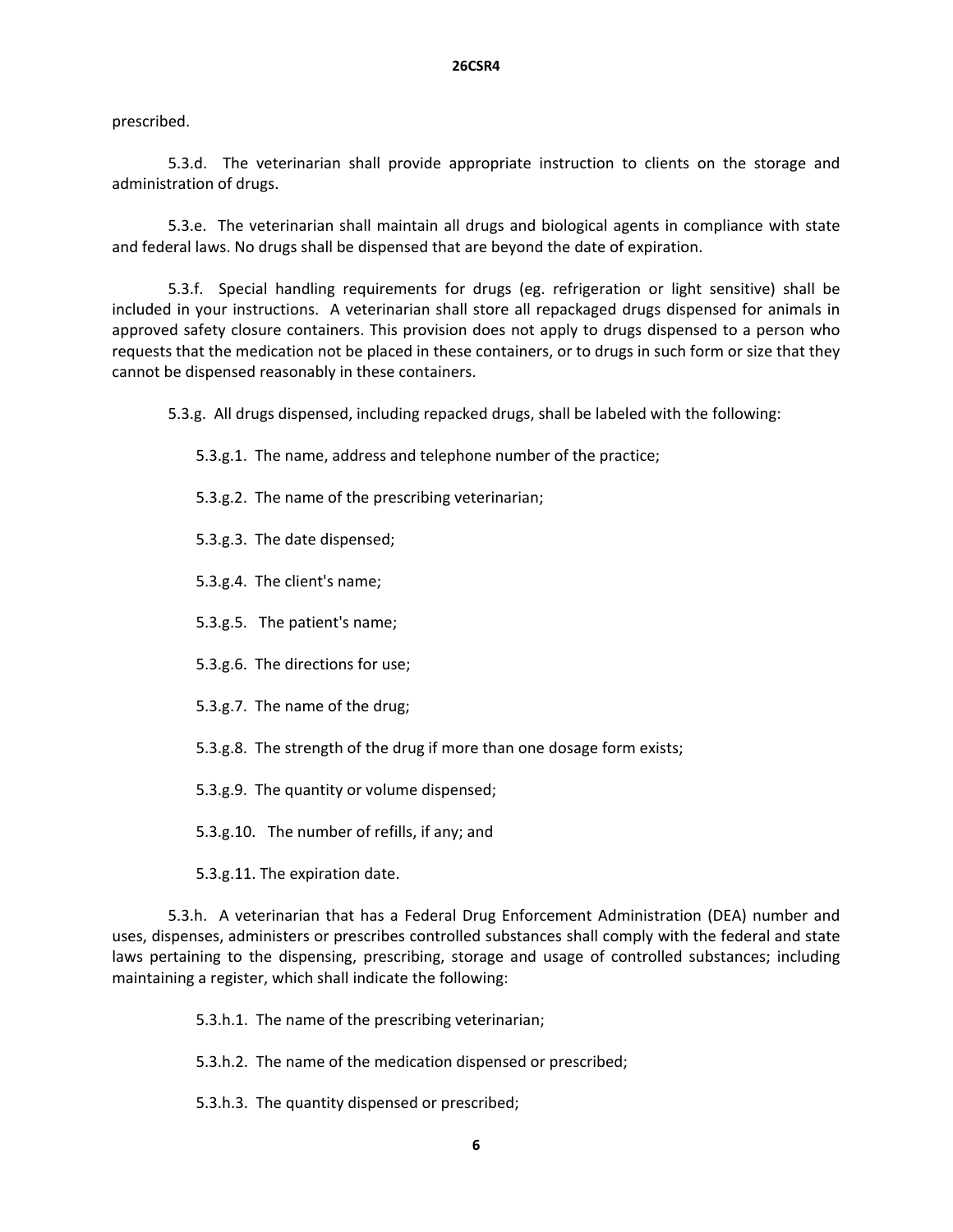#### **26CSR4**

5.3.h.4. The dosage of the medication, if applicable;

5.3.h.5. The number of refills;

5.3.h.6. The date of the dispensing or prescribing;

5.3.h.7. The patient name and name of the client record;

5.3.h.8. The expiration date;

 5.3.h.9. The method used for prescribing, such as written script, phone, fax or any other electronic means; and

5.3.h.10. The name and phone number of the pharmacy or pharmaceutical agent which received the script from the veterinarian, if not delivered directly to the client.

5.3.i. Veterinarians shall honor a client's request for a prescription in lieu of dispensing.

 5.3.j. Prescriptions may be refilled for up to one year or the maximum number of refills prescribed from the examination date at the prescribing veterinarian's discretion. After 1 year, the patient shall be re‐examined before an additional prescription is validated.

5.4. Laboratory Services

5.4.a. Each practice shall maintain laboratory services using either an in-house and/or an outside laboratory in order to meet the current standards of care for the profession.

5.5. Radiological Services (if performed)

5.5.a. A veterinarian shall store and maintain radiographs (including dental images), whether in film or digital format for a minimum of 3 years.

5.5.b. All radiographs in any format shall have a permanent identification bearing the client's name, the patient's name, the date and either left or right markers.

5.5.c. Diagnostic x‐ray equipment shall be kept in compliance with state and federal laws, rules and regulations.

5.5.d. Practices using x‐ray equipment must have:

5.5.d.1. Lead aprons and gloves;

5.5.d.2. Thyroid shields and;

5.5.d.3. Personal radiation exposure badges and corresponding monitoring reports.

5.6. Surgical Services (if performed):

5.6.a. A veterinarian shall practice surgery in accordance with species specific standard of care.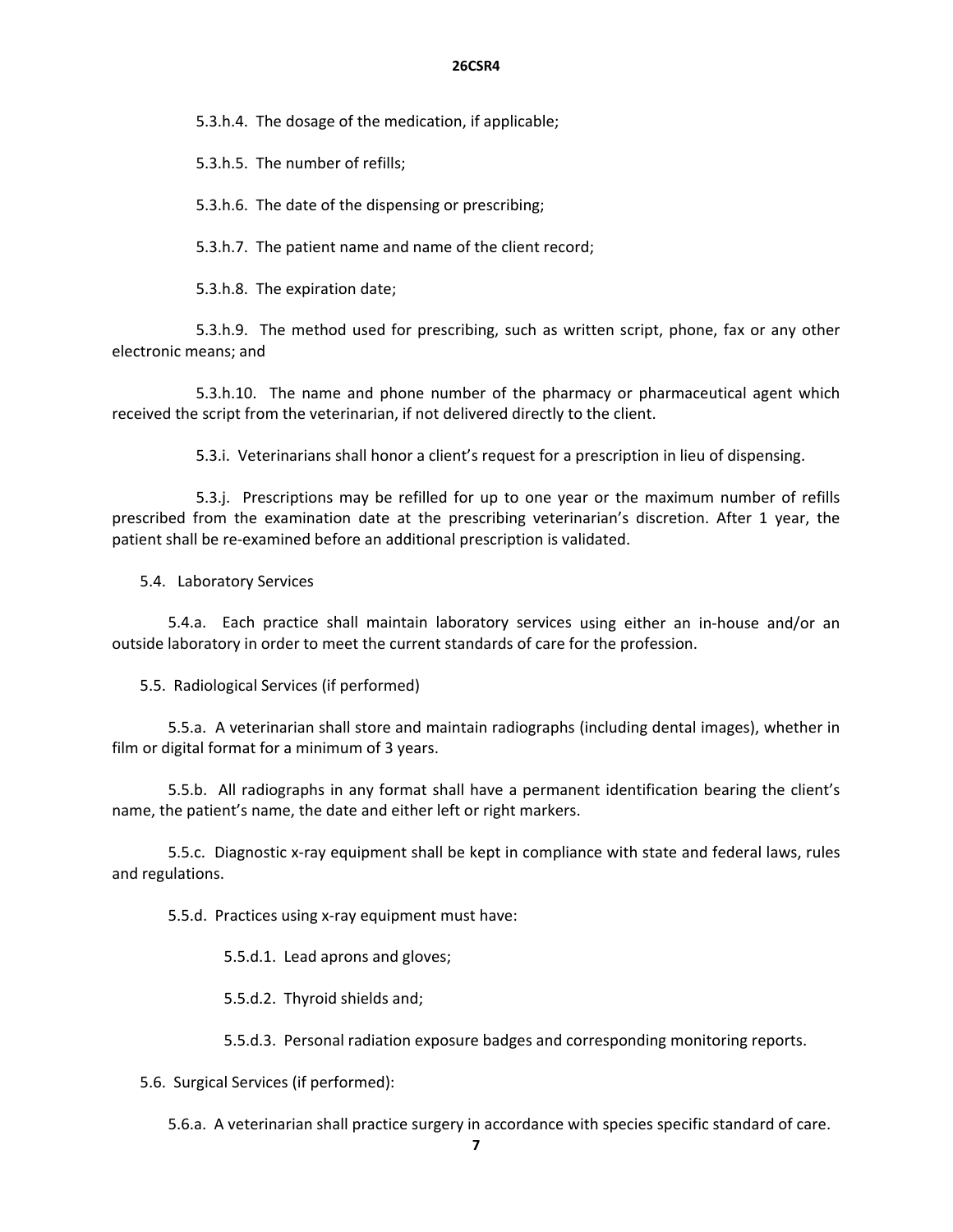5.6.b. The following surgical technique and attire is required for aseptic surgery;

5.6.b.1. The disinfection of the surgeon's hands using a disinfecting solution; and

 5.6.b.2. A veterinarian shall wear clean clothing and sterile gloves should be changed between patients.

 5.6.b.3. Clean water shall be accessible to the sites of the surgical procedure.

5.6.b.4. Emergency drugs for cardiac and pulmonary resuscitation readily accessible.

5.6.c. A veterinarian shall use an acceptable method of sterilization of all appropriate equipment sufficient to kill spores on all instruments, packs, and equipment intended for use in sterile surgical procedures. A steam pressure sterilizer or an appropriate method of sterilizing instruments shall be used.

 5.6.d. The use of sterilization indicators, both internal and external, are required on all surgical packs. A sterilized date shall be marked on all sterilized items.

5.6.e. The veterinarian shall provide a method for the client to obtain emergency advice pertaining to surgical and post treatment problems after the animal is released to the owner or agent following the completion of the surgery or treatment;

5.7. Dental Services (if performed)

 5.7.a. All dental procedures shall be carried out by a veterinarian, technician or veterinary assistant under the general supervision of a veterinarian.

5.7.b. Dental instruments shall be clean and/or sterilized as appropriate between patients.

5.8. Anesthesia/Ventilation Services (if performed)

 5.8.a. A method of respiratory monitoring, such as observing chest movements, watching the rebreathing bag, or use of a respirometer. Some method of cardiac monitoring is required, and may include use of a stethoscope or electrocardiographic monitor.

 5.8.b. A veterinarian shall provide every animal with a pre‐surgical assessment within 12 hours prior to the administration of an anesthetic, and the results of this examination shall be noted in the patient's medical record.

 5.8.c. A veterinarian or his or her assistant shall monitor every animal as long as the patient is under general anesthesia.

 5.8.d. A veterinarian shall not release any patient from veterinary supervision to the owner or client until it is responsive and recovered from anesthesia. A veterinarian is not required to comply with the provisions of this subdivision if the client demands to take the animal home against the veterinarian's advice and judgment. In this case, the veterinarian shall request that the client sign a release form stating that the client has been advised to leave the animal; realizes the risks involved; and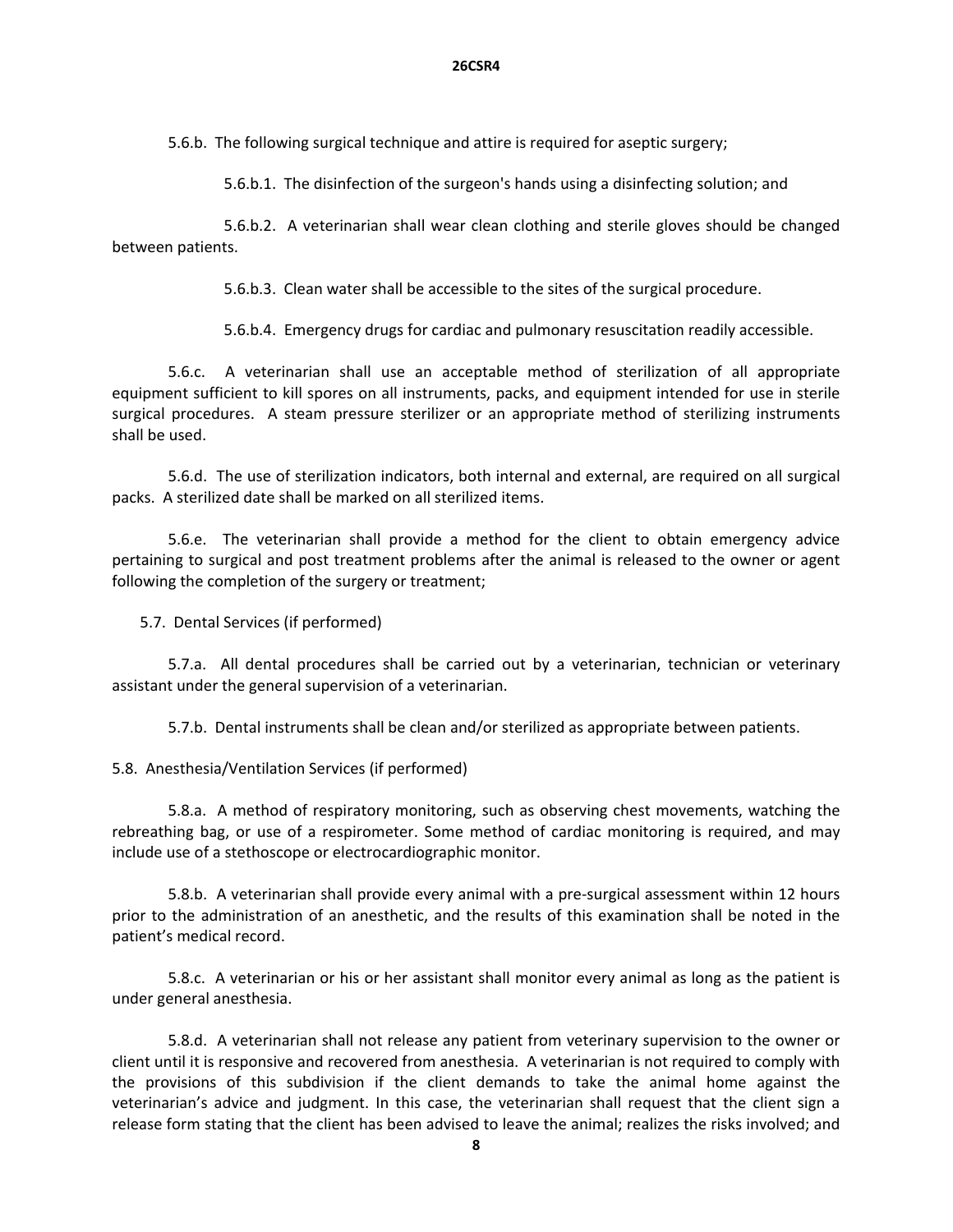is taking the animal against the advice and judgment of the attending veterinarian.

# **§26‐4‐6. Mobile and Stationary Mandatory Facility Standards**

6.1. In addition to the requirements of §26‐4‐5, mobile and stationary facilities must meet the following facility standards:

6.1.a. A reception room and office, or a combination of the two;

 6.1.b. An examination area, species suitable, which is separate from other areas of the facility of sufficient size to accommodate the veterinarian, technician or assistant, patient, and client. The area shall also at a minimum have:

6.1.b.1. Lighting adequate to perform a thorough physical examination;

6.1.b.2. Convenient access to a sink with hot and cold running water.

6.1.c. Indoor lighting sufficient for the safety of staff and patients.

 6.1.d. A kennel, stall, or housing area where animals can be retained for treatment and post surgical observation. This area shall have separate compartments for each animal which shall be maintained in a sanitary manner and allow for the comfort of the animal.

6.1.e. If animals are housed overnight, an isolation area with the proper protocol to handle infectious diseases.

 6.1.f. Examination table with an impervious surface which can be easily cleaned and disinfected. An examination table is optional in large animal mobile practices.

6.1.g. All floors, counter tops and wall surfaces in the traffic or working areas of the hospital constructed with an impervious material that can be easily washed and disinfected.

6.1.h. Small animal practices which house animals overnight must have at least 1 exercise run maintained in a clean and sanitary condition. The surfaces (walls and flooring) shall be impervious so that they can be sanitized and disinfected.

6.1.i. Surgical Services

 6.1.i.1. A room designated solely for surgery, separated by doors, and distinct from all other rooms. The room shall have at a minimum:

 6.1.i.2. Lighting adequate to perform surgery. A surgery room shall be equipped with either a ceiling mounted or free standing surgery light with a light source capable of being adjusted or redirected. Backup emergency lighting is required of sufficient intensity to conclude surgery in case of power outage;

 6.1.i.3. A surgery table with an impervious surface which can be cleaned and easily disinfected.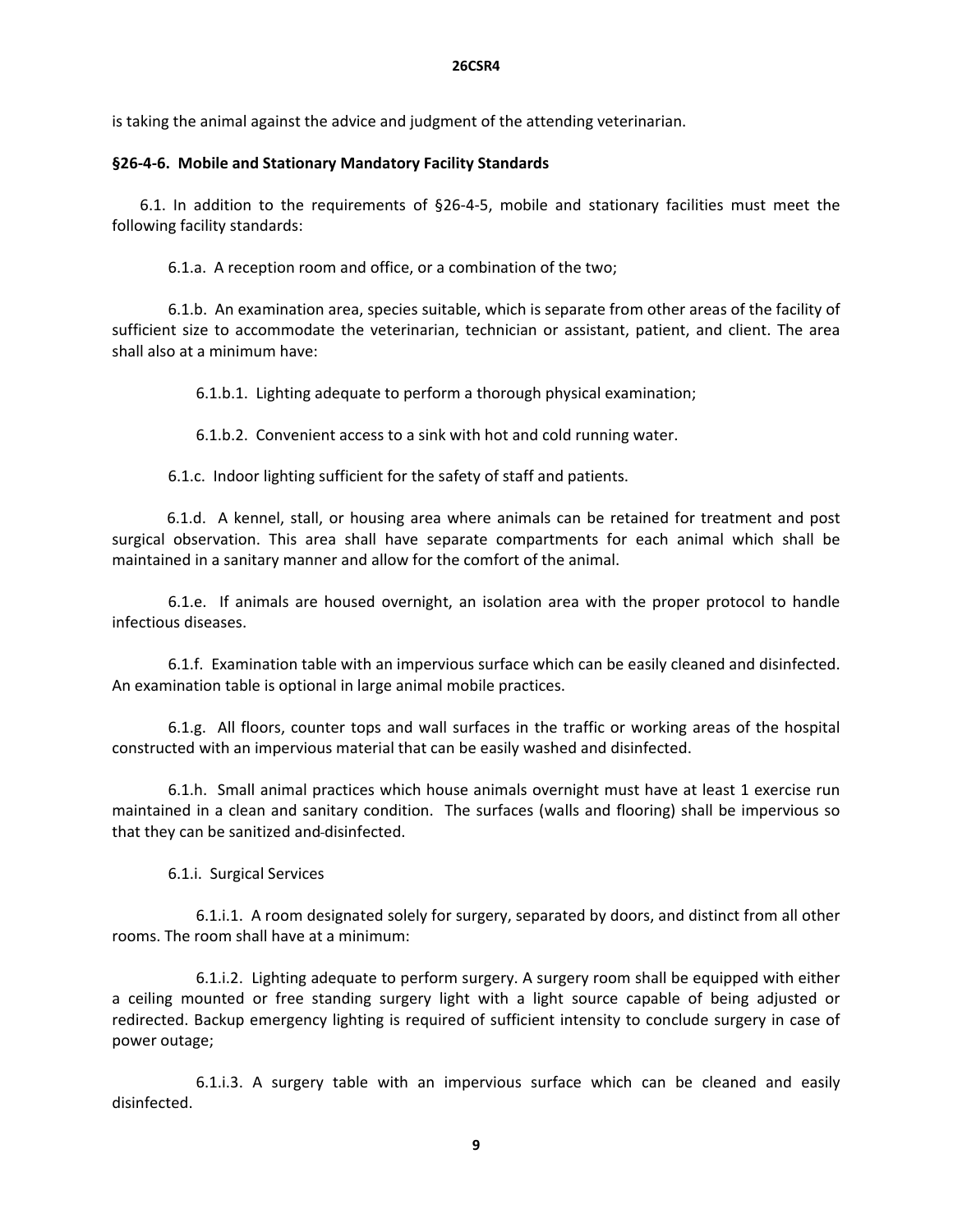6.1.i.4. An illuminated X‐ray viewer or a device to view digital images readily accessible to the surgery room;

 6.1.i.5. Walls, floors, and counter tops constructed with an impervious material capable of being cleaned and routinely disinfected.

6.2. In addition to the mandatory standards, emergency facilities shall have:

6.2.a. An electrical cardio graphic monitoring device.

6.2.b. A veterinarian on the premises at all times during the posted hours of operation.

### **§26‐4‐7. Veterinarian in Charge**

7.1. The veterinarian‐in‐charge of a veterinary establishment is responsible for:

7.1.a. Being on site as necessary to provide routine oversight to the veterinary establishment for patient safety and compliance with law and regulation.

7.1.b. Performing or overseeing the biennial controlled substance inventory and ensuring compliance at the facility with any federal or state law relating to controlled substances. The performance of the biennial inventory may be delegated to another licensee, provided the veterinarian‐ in-charge signs the inventory and remains responsible for its content and accuracy.

7.1.c. Notifying the Board in writing of the closure of the permitted facility 10 days prior to closure.

7.1.d. Notifying the Board immediately if no longer acting as the veterinarian‐in‐charge.

7.1.e. Ensuring the establishment maintains a current and valid permit issued by the Board.

7.2. Upon any change in veterinarian‐in‐charge, these procedures shall be followed:

7.2.a. The veterinarian‐in‐charge registered with the Board remains responsible for the establishment and the stock of controlled substances until a new veterinarian‐in‐charge is registered or for five days, whichever occurs sooner.

 7.2.b. An application for a new permit, naming the new veterinarian‐in‐charge, shall be made five days prior to the change of the veterinarian‐in‐charge. If no prior notice was given by the previous veterinarian‐in‐charge, an application for a new permit naming a new veterinarian‐in‐charge shall be filed as soon as possible but no more than 10 days after the change.

7.2.c. The previous establishment permit is void on the date of the change of veterinarian-incharge and shall be returned by the former veterinarian‐in‐charge to the Board five days following the date of change.

**10**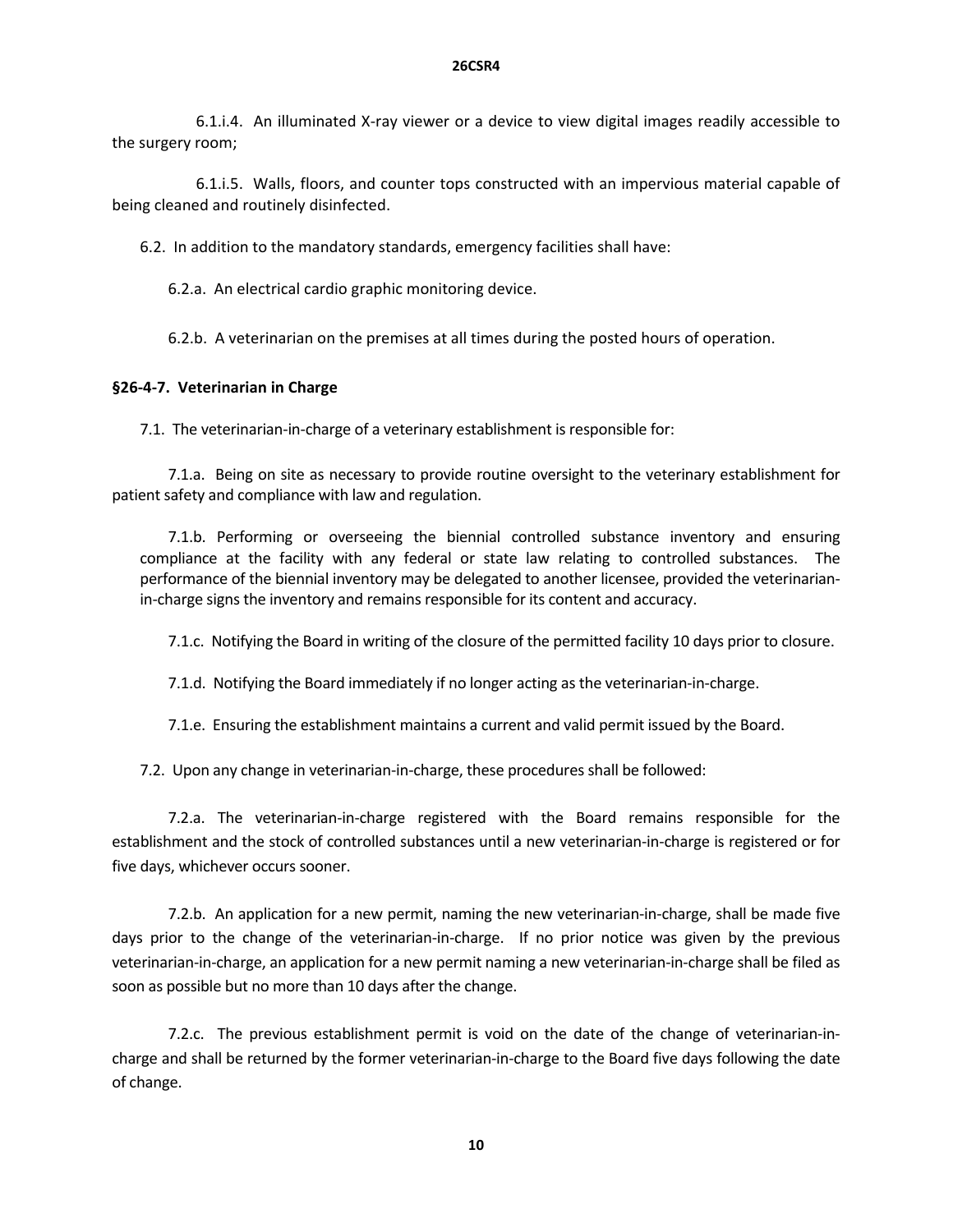7.2.d. Prior to the opening of the business, on the date of the change of veterinarian‐in‐charge, the new veterinarian‐in‐charge shall take a complete inventory of all Schedule II‐V drugs on‐hand. He shall date and sign the inventory and maintain it on-premises for three years. That inventory may be designated as the official biennial controlled substance inventory.

### **§26‐4‐8. Facility Inspections and Registration**

8.1. A new veterinary facility shall be inspected by the Board prior to opening. The Board, shall grant an authorization to begin operation while the facility awaits its initial inspection if this inspection is delayed for reasons not associated with the practice or its operators.

8.2. A registered veterinary facility shall be inspected by the Board on a rotating basis every 2 years, except when the Board requires a re-inspection due to the facility not meeting all requirements for that type of facility at the routine inspection. Additionally, the Board may inspect a facility at any time for just cause. Only after the Board determines that the facility meets the respective provisions for operation under this rule may it lawfully operate.

8.3. Should a veterinary facility change ownership, the new owner shall notify the Board within 5 days of such purchase and will be subject to re‐inspection.

8.4. An owner of veterinary practices operating shall complete and file annually, on or before June 30, on a form approved by the Board, an annual veterinary practice registration, and shall pay the veterinary practice annual permit fee, as prescribed by 26CSR6.

8.5. If the owner of a veterinary practice does not file an annual veterinary practice registration by June 30 and the Board performs inspections in the region without knowledge of the existence of the facility, the veterinary practice is liable for the additional trip to inspect the non‐compliant practice, and the fee for inspection is double the usual and customary fee for practice inspection as specified in the Schedule of Fees.

8.6. The Board shall not issue a renewal license to a veterinarian who is an owner of a veterinary facility situated in this state that has not filed an annual facility registration, or that has refused to allow a representative of the Board to inspect the veterinary facility during the facilities regular business hours.

8.7. The Board may revoke or suspend a facility registration for not being in compliance with this Rule.

#### **§26‐4‐9. Abandoned Animals**

9.1. An "abandoned animal" means any animal placed for treatment or boarding by its owner or an agent of the owner in the care and custody of a veterinarian, which is not retrieved by the owner or agent of the owner from the veterinarian within 72 hours of the veterinarians specified release date of a hospitalized animal or the scheduled release date of a boarded animal. The owner or agent of the owner shall be sent a certified letter to his or her last known address, return receipt requested, informing him or her that the animal is available for pickup. The letter to the owner or agent of the owner shall also state the amount owed, if any, to the veterinarian for the treatment and care of the animal, set by the W.Va. Code R. §26‐4‐9.2. that the veterinarian may elect the humane disposal of an abandoned animal